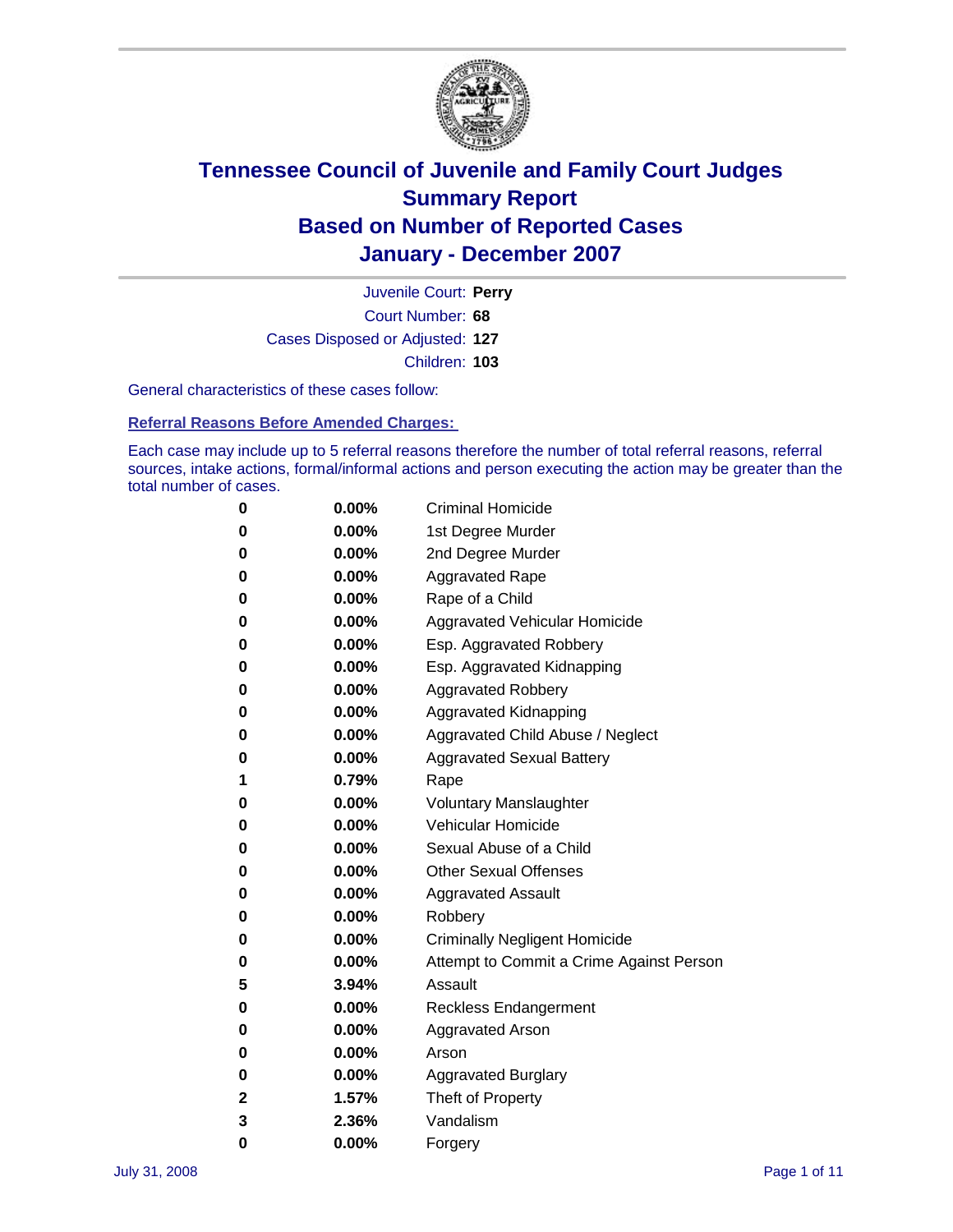

Court Number: **68** Juvenile Court: **Perry** Cases Disposed or Adjusted: **127** Children: **103**

#### **Referral Reasons Before Amended Charges:**

Each case may include up to 5 referral reasons therefore the number of total referral reasons, referral sources, intake actions, formal/informal actions and person executing the action may be greater than the total number of cases.

| 0  | 0.00%    | <b>Worthless Checks</b>                                     |
|----|----------|-------------------------------------------------------------|
| 0  | 0.00%    | Illegal Possession / Fraudulent Use of Credit / Debit Cards |
| 2  | 1.57%    | <b>Burglary</b>                                             |
| 0  | $0.00\%$ | Unauthorized Use of a Vehicle                               |
| 0  | 0.00%    | <b>Cruelty to Animals</b>                                   |
| 0  | $0.00\%$ | Sale of Controlled Substances                               |
| 0  | 0.00%    | <b>Other Drug Offenses</b>                                  |
| 5  | 3.94%    | Possession of Controlled Substances                         |
| 0  | 0.00%    | <b>Criminal Attempt</b>                                     |
| 0  | 0.00%    | Carrying Weapons on School Property                         |
| 0  | 0.00%    | Unlawful Carrying / Possession of a Weapon                  |
| 0  | 0.00%    | <b>Evading Arrest</b>                                       |
| 7  | 5.51%    | Escape                                                      |
| 1  | 0.79%    | Driving Under Influence (DUI)                               |
| 1  | 0.79%    | Possession / Consumption of Alcohol                         |
| 0  | 0.00%    | Resisting Stop, Frisk, Halt, Arrest or Search               |
| 0  | $0.00\%$ | <b>Aggravated Criminal Trespass</b>                         |
| 0  | 0.00%    | Harassment                                                  |
| 0  | 0.00%    | Failure to Appear                                           |
| 0  | 0.00%    | Filing a False Police Report                                |
| 0  | 0.00%    | Criminal Impersonation                                      |
| 0  | 0.00%    | <b>Disorderly Conduct</b>                                   |
| 0  | 0.00%    | <b>Criminal Trespass</b>                                    |
| 0  | 0.00%    | <b>Public Intoxication</b>                                  |
| 0  | 0.00%    | Gambling                                                    |
| 17 | 13.39%   | Traffic                                                     |
| 0  | 0.00%    | <b>Local Ordinances</b>                                     |
| 0  | 0.00%    | Violation of Wildlife Regulations                           |
| 1  | 0.79%    | Contempt of Court                                           |
| 0  | 0.00%    | Violation of Probation                                      |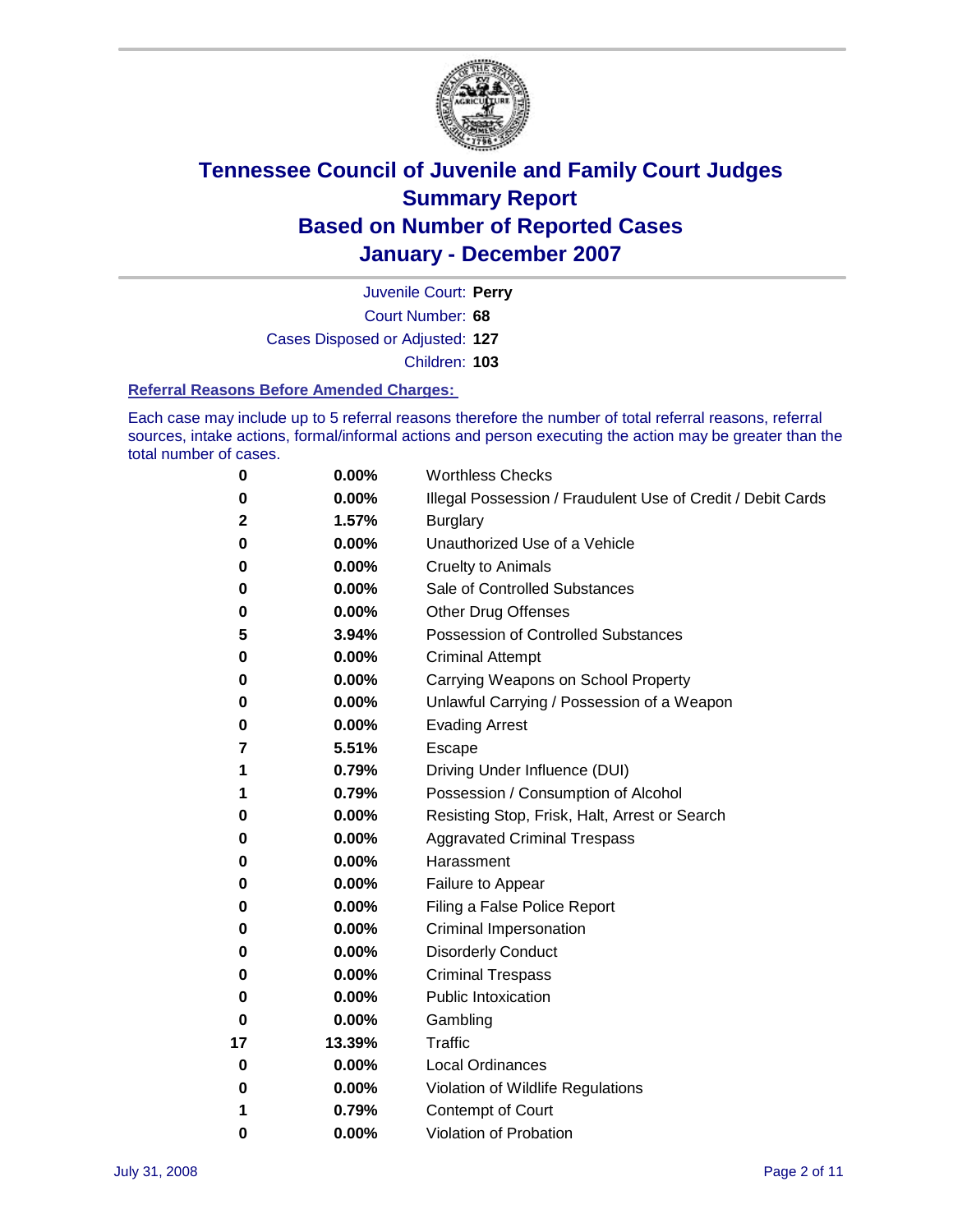

Court Number: **68** Juvenile Court: **Perry** Cases Disposed or Adjusted: **127** Children: **103**

#### **Referral Reasons Before Amended Charges:**

Each case may include up to 5 referral reasons therefore the number of total referral reasons, referral sources, intake actions, formal/informal actions and person executing the action may be greater than the total number of cases.

| $\bf{0}$    | 0.00%    | Violation of Aftercare                 |
|-------------|----------|----------------------------------------|
|             | 0.79%    | <b>Unruly Behavior</b>                 |
| 6           | 4.72%    | Truancy                                |
| 0           | 0.00%    | In-State Runaway                       |
| 0           | $0.00\%$ | Out-of-State Runaway                   |
| $\mathbf 2$ | 1.57%    | Possession of Tobacco Products         |
| 0           | 0.00%    | Violation of a Valid Court Order       |
| 4           | 3.15%    | <b>Violation of Curfew</b>             |
| 0           | 0.00%    | Sexually Abused Child                  |
| 0           | 0.00%    | <b>Physically Abused Child</b>         |
|             | 0.79%    | Dependency / Neglect                   |
| 0           | 0.00%    | <b>Termination of Parental Rights</b>  |
| 0           | 0.00%    | <b>Violation of Pretrial Diversion</b> |
| 0           | 0.00%    | Violation of Informal Adjustment       |
|             | 0.79%    | <b>Judicial Review</b>                 |
| 0           | 0.00%    | <b>Administrative Review</b>           |
| 0           | $0.00\%$ | <b>Foster Care Review</b>              |
| 25          | 19.69%   | Custody                                |
| 7           | 5.51%    | Visitation                             |
| $\bf{0}$    | 0.00%    | Paternity / Legitimation               |
| 32          | 25.20%   | <b>Child Support</b>                   |
| 0           | 0.00%    | <b>Request for Medical Treatment</b>   |
| $\bf{0}$    | 0.00%    | <b>Consent to Marry</b>                |
| 3           | 2.36%    | Other                                  |
| 127         | 100.00%  | <b>Total Referrals</b>                 |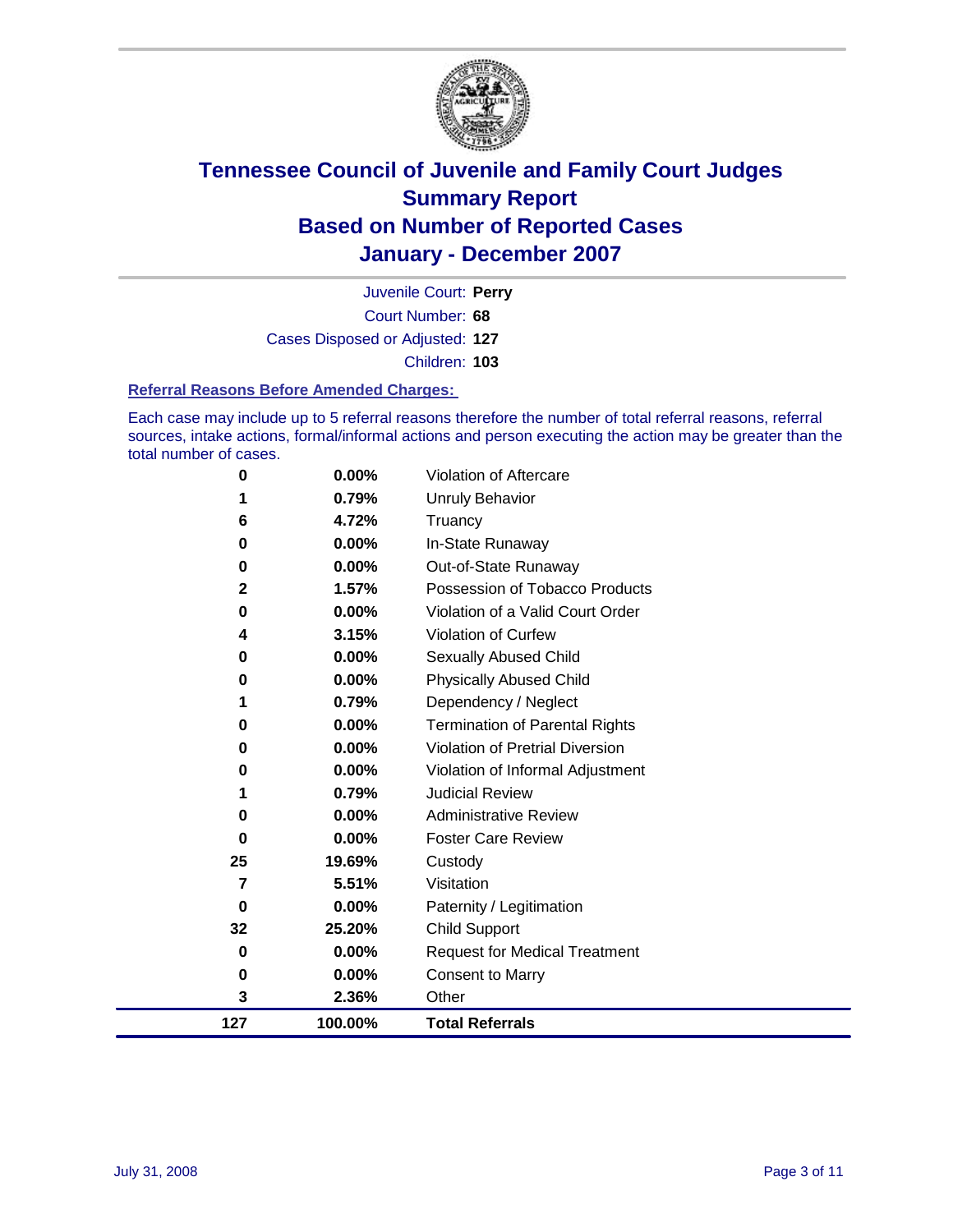

| 127                        | 100.00%                         | <b>Total Referral Sources</b>     |
|----------------------------|---------------------------------|-----------------------------------|
| 0                          | 0.00%                           | Other                             |
| 0                          | 0.00%                           | Unknown                           |
| 0                          | 0.00%                           | Hospital                          |
| 0                          | 0.00%                           | Child & Parent                    |
| 3                          | 2.36%                           | Victim                            |
| 1                          | 0.79%                           | <b>Other Court</b>                |
| 3                          | 2.36%                           | Social Agency                     |
| 1                          | 0.79%                           | <b>Court Staff</b>                |
| 0                          | 0.00%                           | <b>District Attorney's Office</b> |
| 0                          | $0.00\%$                        | <b>Other State Department</b>     |
| 66                         | 51.97%                          | <b>DCS</b>                        |
| 0                          | 0.00%                           | <b>CSA</b>                        |
| 15                         | 11.81%                          | School                            |
| 1                          | 0.79%                           | Self                              |
| 0                          | $0.00\%$                        | <b>Relatives</b>                  |
| $\overline{2}$             | 1.57%                           | Parents                           |
| 35                         | 27.56%                          | Law Enforcement                   |
| <b>Referral Sources: 1</b> |                                 |                                   |
|                            |                                 | Children: 103                     |
|                            | Cases Disposed or Adjusted: 127 |                                   |
|                            |                                 | Court Number: 68                  |
|                            |                                 | Juvenile Court: Perry             |
|                            |                                 |                                   |

### **Age of Child at Referral: 2**

| 103 | 100.00%               | <b>Total Child Count</b> |
|-----|-----------------------|--------------------------|
|     | 0.00%<br>0            | Unknown / Not Reported   |
|     | $\mathbf{2}$<br>1.94% | Ages 19 and Over         |
|     | 23<br>22.33%          | Ages 17 through 18       |
|     | 28<br>27.18%          | Ages 15 through 16       |
|     | 8.74%<br>9            | Ages 13 through 14       |
|     | 7.77%<br>8            | Ages 11 through 12       |
|     | 33<br>32.04%          | Ages 10 and Under        |
|     |                       |                          |

<sup>1</sup> If different than number of Referral Reasons (127), verify accuracy of your court's data.

<sup>2</sup> One child could be counted in multiple categories, verify accuracy of your court's data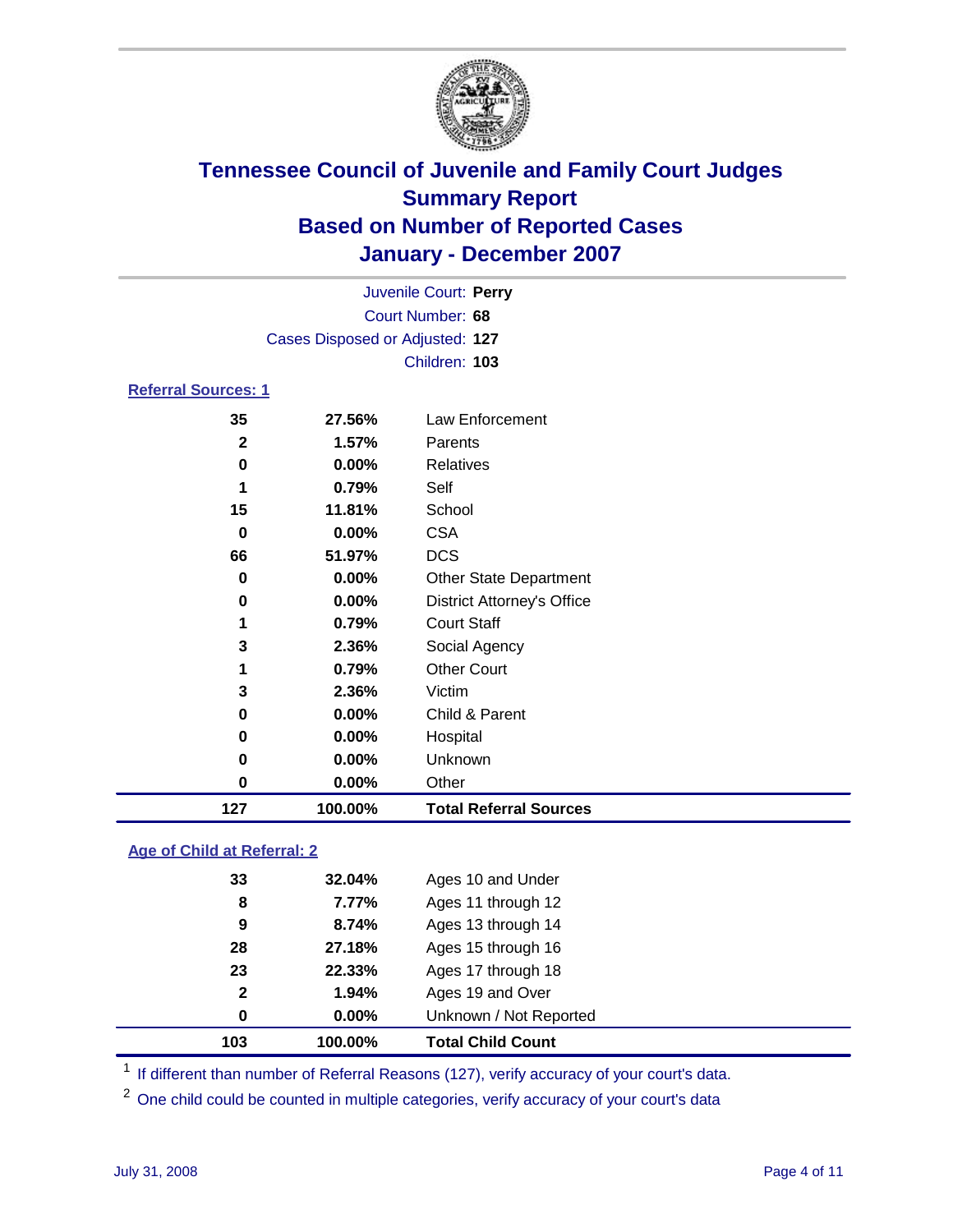

| Juvenile Court: Perry                   |                                 |                          |  |  |
|-----------------------------------------|---------------------------------|--------------------------|--|--|
| Court Number: 68                        |                                 |                          |  |  |
|                                         | Cases Disposed or Adjusted: 127 |                          |  |  |
|                                         |                                 | Children: 103            |  |  |
| Sex of Child: 1                         |                                 |                          |  |  |
| 68                                      | 66.02%                          | Male                     |  |  |
| 35                                      | 33.98%                          | Female                   |  |  |
| $\bf{0}$                                | 0.00%                           | Unknown                  |  |  |
| 103                                     | 100.00%                         | <b>Total Child Count</b> |  |  |
| <b>Race of Child: 1</b>                 |                                 |                          |  |  |
| 99                                      | 96.12%                          | White                    |  |  |
| $\boldsymbol{4}$                        | 3.88%                           | African American         |  |  |
| 0                                       | 0.00%                           | Native American          |  |  |
| 0                                       | 0.00%                           | Asian                    |  |  |
| 0                                       | 0.00%                           | Mixed                    |  |  |
| $\bf{0}$                                | 0.00%                           | Unknown                  |  |  |
| 103                                     | 100.00%                         | <b>Total Child Count</b> |  |  |
| <b>Hispanic Origin: 1</b>               |                                 |                          |  |  |
| $\mathbf 0$                             | 0.00%                           | Yes                      |  |  |
| 103                                     | 100.00%                         | <b>No</b>                |  |  |
| $\mathbf 0$                             | 0.00%                           | Unknown                  |  |  |
| 103                                     | 100.00%                         | <b>Total Child Count</b> |  |  |
| <b>School Enrollment of Children: 1</b> |                                 |                          |  |  |
| 41                                      | 39.81%                          | Yes                      |  |  |
| 11                                      | 10.68%                          | No                       |  |  |
| 51                                      | 49.51%                          | Unknown                  |  |  |
| 103                                     | 100.00%                         | <b>Total Child Count</b> |  |  |

One child could be counted in multiple categories, verify accuracy of your court's data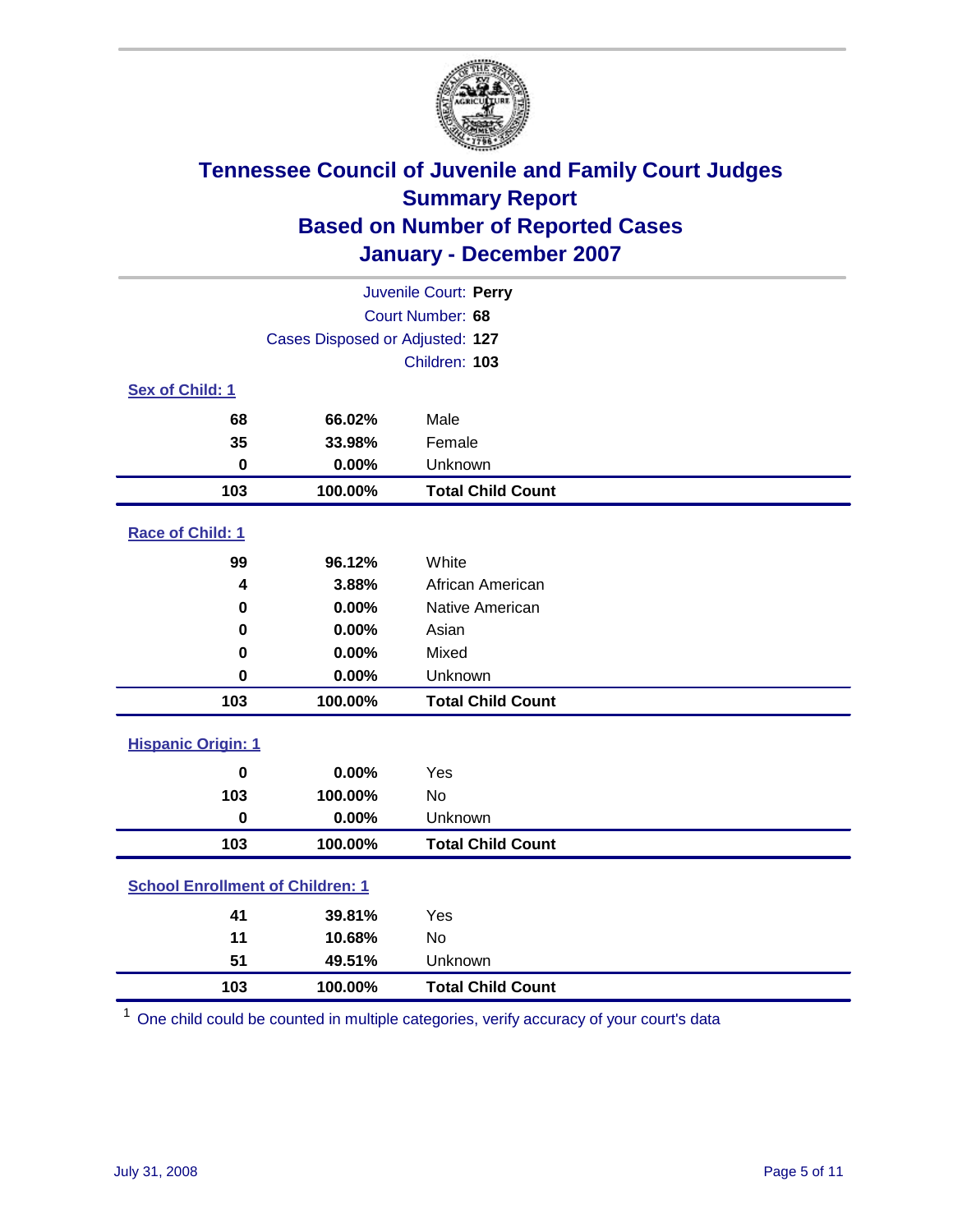

|                                              |                                                           | Juvenile Court: Perry        |  |  |  |  |  |
|----------------------------------------------|-----------------------------------------------------------|------------------------------|--|--|--|--|--|
| Court Number: 68                             |                                                           |                              |  |  |  |  |  |
| Cases Disposed or Adjusted: 127              |                                                           |                              |  |  |  |  |  |
| Children: 103                                |                                                           |                              |  |  |  |  |  |
|                                              | <b>Living Arrangement of Child at Time of Referral: 1</b> |                              |  |  |  |  |  |
| 22<br>21.36%<br>With Both Biological Parents |                                                           |                              |  |  |  |  |  |
| 1                                            | $0.97\%$                                                  | With Father and Stepmother   |  |  |  |  |  |
| 0                                            | $0.00\%$                                                  | With Mother and Stepfather   |  |  |  |  |  |
| 34                                           | <b>With Mother</b><br>33.01%                              |                              |  |  |  |  |  |
| 14                                           | 13.59%                                                    | <b>With Father</b>           |  |  |  |  |  |
| 20                                           | 19.42%                                                    | <b>With Relatives</b>        |  |  |  |  |  |
| 1                                            | 0.97%                                                     | <b>With Adoptive Parents</b> |  |  |  |  |  |

 **0.97%** With Foster Family **0.00%** In a Group Home **6.80%** In a Residential Center

 **0.97%** In an Institution **0.00%** Independent **0.97%** Unknown

**100.00% Total Child Count**

**0.97%** Other

### **Type of Detention: 2**

| 127 | 100.00%  | <b>Total Detention Count</b> |
|-----|----------|------------------------------|
| 0   | 0.00%    | Other                        |
| 117 | 92.13%   | Does Not Apply               |
| 1   | 0.79%    | Unknown                      |
| 1   | 0.79%    | <b>Psychiatric Hospital</b>  |
| 0   | $0.00\%$ | Jail - No Separation         |
| 0   | 0.00%    | Jail - Partial Separation    |
| 0   | $0.00\%$ | Jail - Complete Separation   |
| 0   | 0.00%    | Juvenile Detention Facility  |
| 8   | 6.30%    | Non-Secure Placement         |
|     |          |                              |

<sup>1</sup> One child could be counted in multiple categories, verify accuracy of your court's data

<sup>2</sup> If different than number of Cases (127) verify accuracy of your court's data.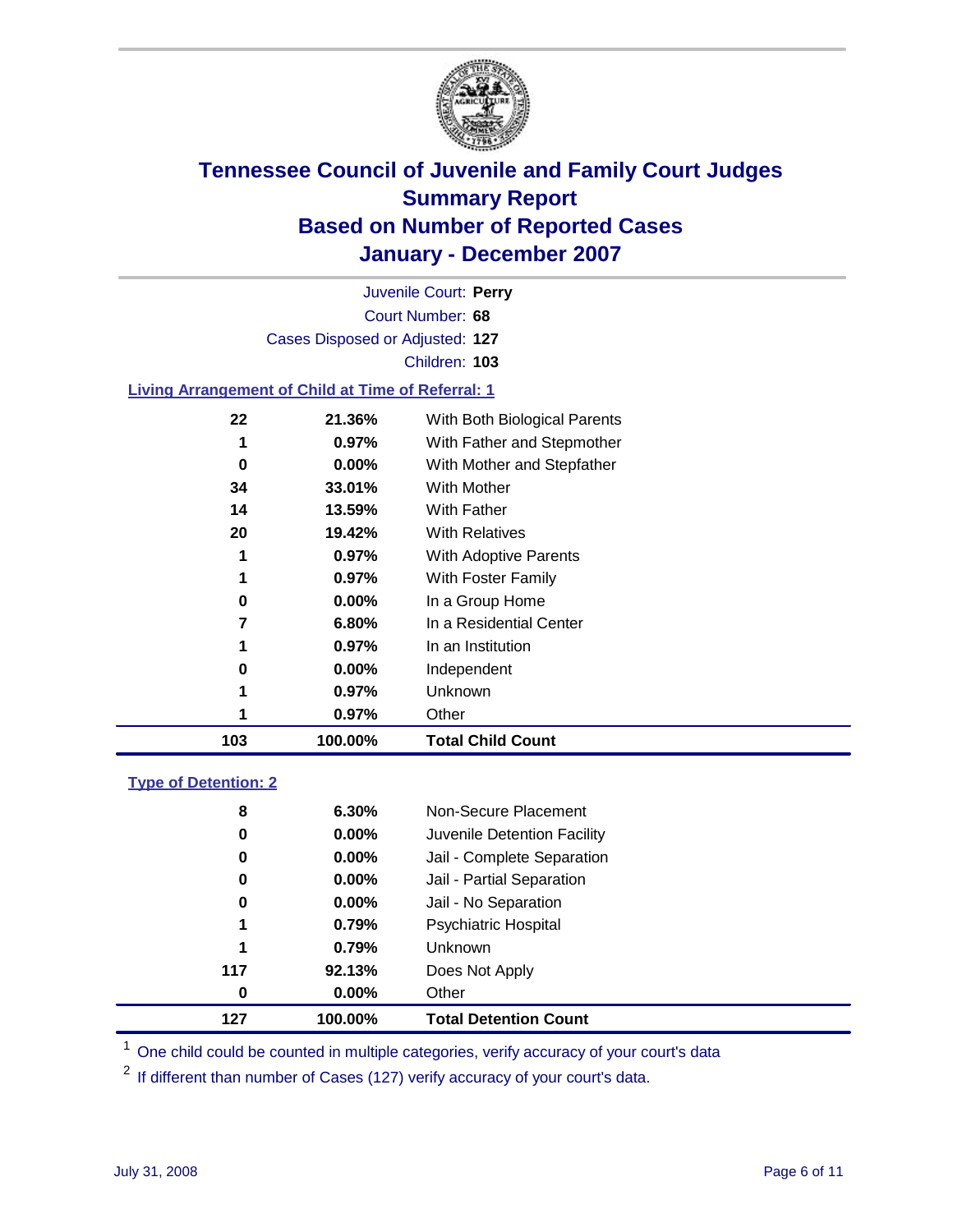

|                                 | Juvenile Court: Perry                              |                                      |  |  |  |  |
|---------------------------------|----------------------------------------------------|--------------------------------------|--|--|--|--|
| Court Number: 68                |                                                    |                                      |  |  |  |  |
|                                 | Cases Disposed or Adjusted: 127                    |                                      |  |  |  |  |
|                                 | Children: 103                                      |                                      |  |  |  |  |
|                                 | <b>Placement After Secure Detention Hearing: 1</b> |                                      |  |  |  |  |
| 111                             | 87.40%                                             | Returned to Prior Living Arrangement |  |  |  |  |
| $\bf{0}$                        | 0.00%                                              | Juvenile Detention Facility          |  |  |  |  |
| 0                               | 0.00%                                              | Jail                                 |  |  |  |  |
|                                 | 0.79%                                              | Shelter / Group Home                 |  |  |  |  |
|                                 | 0.79%                                              | <b>Foster Family Home</b>            |  |  |  |  |
| 7                               | 5.51%                                              | Psychiatric Hospital                 |  |  |  |  |
|                                 | 0.79%                                              | Unknown / Not Reported               |  |  |  |  |
| 2                               | 1.57%                                              | Does Not Apply                       |  |  |  |  |
| 4                               | 3.15%                                              | Other                                |  |  |  |  |
|                                 |                                                    |                                      |  |  |  |  |
| 127                             | 100.00%                                            | <b>Total Placement Count</b>         |  |  |  |  |
|                                 |                                                    |                                      |  |  |  |  |
| <b>Intake Actions: 2</b><br>109 | 85.83%                                             | <b>Petition Filed</b>                |  |  |  |  |
| 1                               | 0.79%                                              | <b>Motion Filed</b>                  |  |  |  |  |
| 17                              | 13.39%                                             | <b>Citation Processed</b>            |  |  |  |  |
| 0                               | 0.00%                                              | Notification of Paternity Processed  |  |  |  |  |
| 0                               | 0.00%                                              | Scheduling of Judicial Review        |  |  |  |  |
| 0                               | 0.00%                                              | Scheduling of Administrative Review  |  |  |  |  |
| 0                               | 0.00%                                              | Scheduling of Foster Care Review     |  |  |  |  |
| 0                               | 0.00%                                              | Unknown                              |  |  |  |  |
| 0                               | 0.00%                                              | Does Not Apply                       |  |  |  |  |
| $\pmb{0}$                       | 0.00%                                              | Other                                |  |  |  |  |

<sup>1</sup> If different than number of Cases (127) verify accuracy of your court's data.

<sup>2</sup> If different than number of Referral Reasons (127), verify accuracy of your court's data.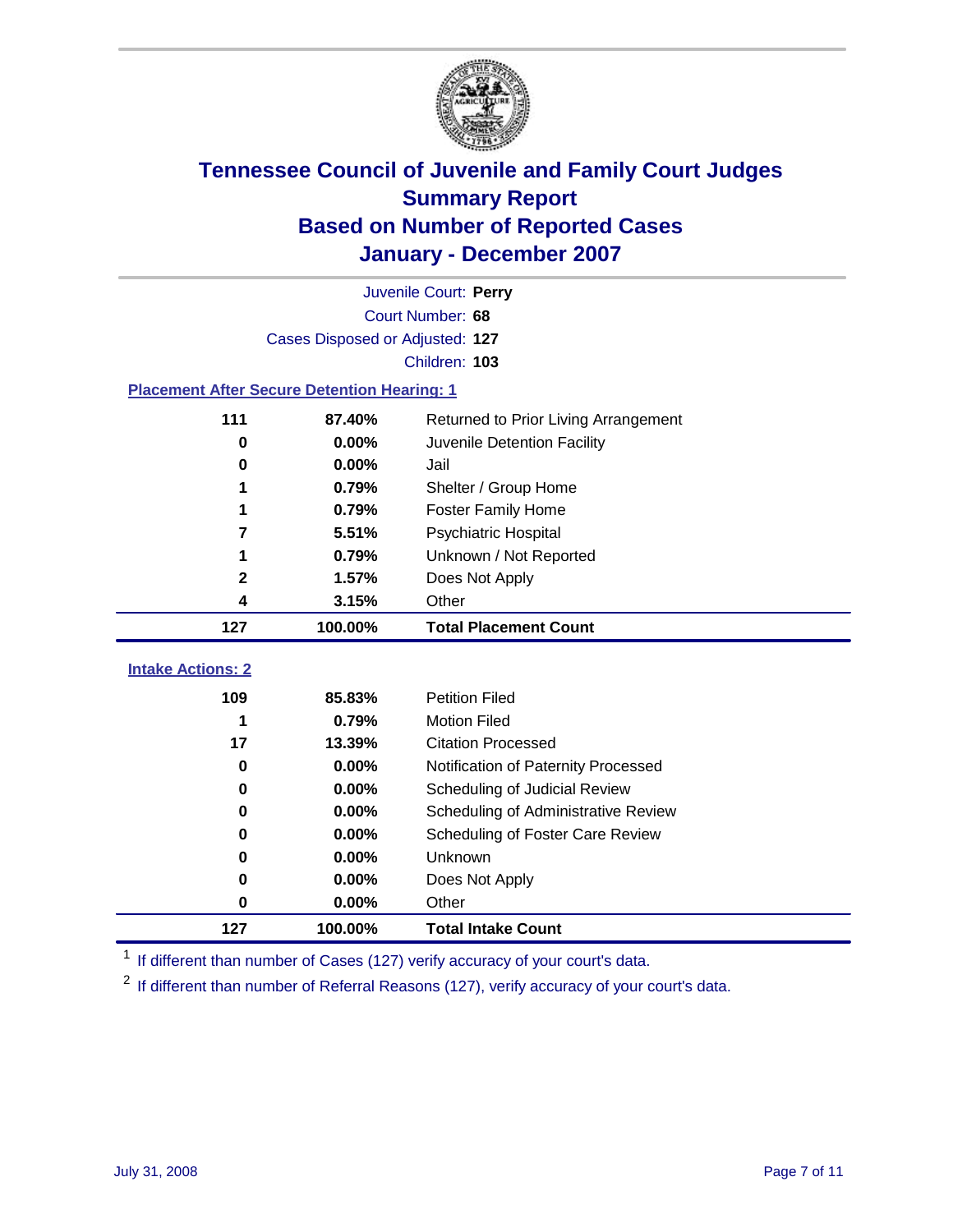

Court Number: **68** Juvenile Court: **Perry** Cases Disposed or Adjusted: **127** Children: **103**

### **Last Grade Completed by Child: 1**

| $\mathbf{2}$ | 1.94%   | Too Young for School     |
|--------------|---------|--------------------------|
| 0            | 0.00%   | Preschool                |
| 0            | 0.00%   | Kindergarten             |
| 3            | 2.91%   | 1st Grade                |
| 0            | 0.00%   | 2nd Grade                |
| 0            | 0.00%   | 3rd Grade                |
| 0            | 0.00%   | 4th Grade                |
| 0            | 0.00%   | 5th Grade                |
| 1            | 0.97%   | 6th Grade                |
| 0            | 0.00%   | 7th Grade                |
| 0            | 0.00%   | 8th Grade                |
| $\mathbf 2$  | 1.94%   | 9th Grade                |
| 3            | 2.91%   | 10th Grade               |
| 9            | 8.74%   | 11th Grade               |
| 7            | 6.80%   | 12th Grade               |
| 0            | 0.00%   | Non-Graded Special Ed    |
| 0            | 0.00%   | <b>GED</b>               |
| 0            | 0.00%   | Graduated                |
| 5            | 4.85%   | Never Attended School    |
| 71           | 68.93%  | Unknown                  |
| 0            | 0.00%   | Other                    |
| 103          | 100.00% | <b>Total Child Count</b> |

### **Enrolled in Special Education: 1**

| 32  | 31.07%  | No                       |  |
|-----|---------|--------------------------|--|
| 69  | 66.99%  | Unknown                  |  |
| 103 | 100.00% | <b>Total Child Count</b> |  |

One child could be counted in multiple categories, verify accuracy of your court's data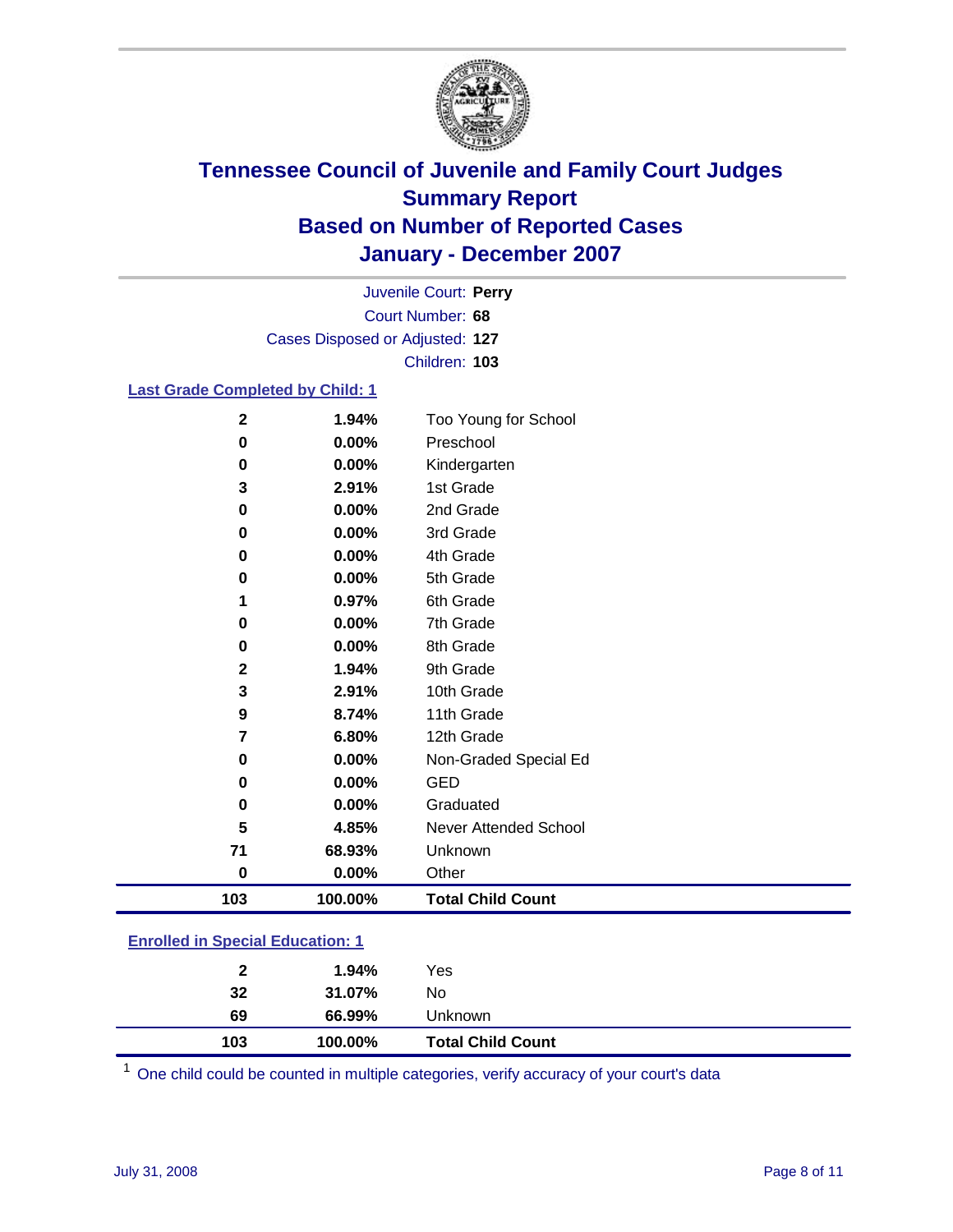

| Juvenile Court: Perry |                                 |                           |  |  |  |  |
|-----------------------|---------------------------------|---------------------------|--|--|--|--|
|                       | Court Number: 68                |                           |  |  |  |  |
|                       | Cases Disposed or Adjusted: 127 |                           |  |  |  |  |
|                       | Children: 103                   |                           |  |  |  |  |
|                       | <b>Action Executed By: 1</b>    |                           |  |  |  |  |
| 122                   | 96.06%                          | Judge                     |  |  |  |  |
| 0                     | $0.00\%$                        | Referee                   |  |  |  |  |
| 5                     | 3.94%                           | <b>YSO</b>                |  |  |  |  |
| $\bf{0}$              | $0.00\%$                        | Other                     |  |  |  |  |
| 0                     | $0.00\%$                        | Unknown / Not Reported    |  |  |  |  |
| 127                   | 100.00%                         | <b>Total Action Count</b> |  |  |  |  |

### **Formal / Informal Actions: 1**

| 3   | 2.36%    | Dismissed                                        |
|-----|----------|--------------------------------------------------|
|     | 0.79%    | Retired / Nolle Prosequi                         |
| 0   | 0.00%    | <b>Complaint Substantiated Delinquent</b>        |
| 0   | 0.00%    | <b>Complaint Substantiated Status Offender</b>   |
|     | 0.79%    | <b>Complaint Substantiated Dependent/Neglect</b> |
| 0   | $0.00\%$ | <b>Complaint Substantiated Abused</b>            |
| 0   | $0.00\%$ | <b>Complaint Substantiated Mentally III</b>      |
| 8   | 6.30%    | Informal Adjustment                              |
| 1   | 0.79%    | <b>Pretrial Diversion</b>                        |
| 0   | 0.00%    | <b>Transfer to Adult Court Hearing</b>           |
| 0   | $0.00\%$ | Charges Cleared by Transfer to Adult Court       |
| 4   | 3.15%    | Special Proceeding                               |
| 25  | 19.69%   | <b>Review Concluded</b>                          |
| 76  | 59.84%   | Case Held Open                                   |
| 8   | 6.30%    | Other                                            |
| 0   | 0.00%    | Unknown / Not Reported                           |
| 127 | 100.00%  | <b>Total Action Count</b>                        |

<sup>1</sup> If different than number of Referral Reasons (127), verify accuracy of your court's data.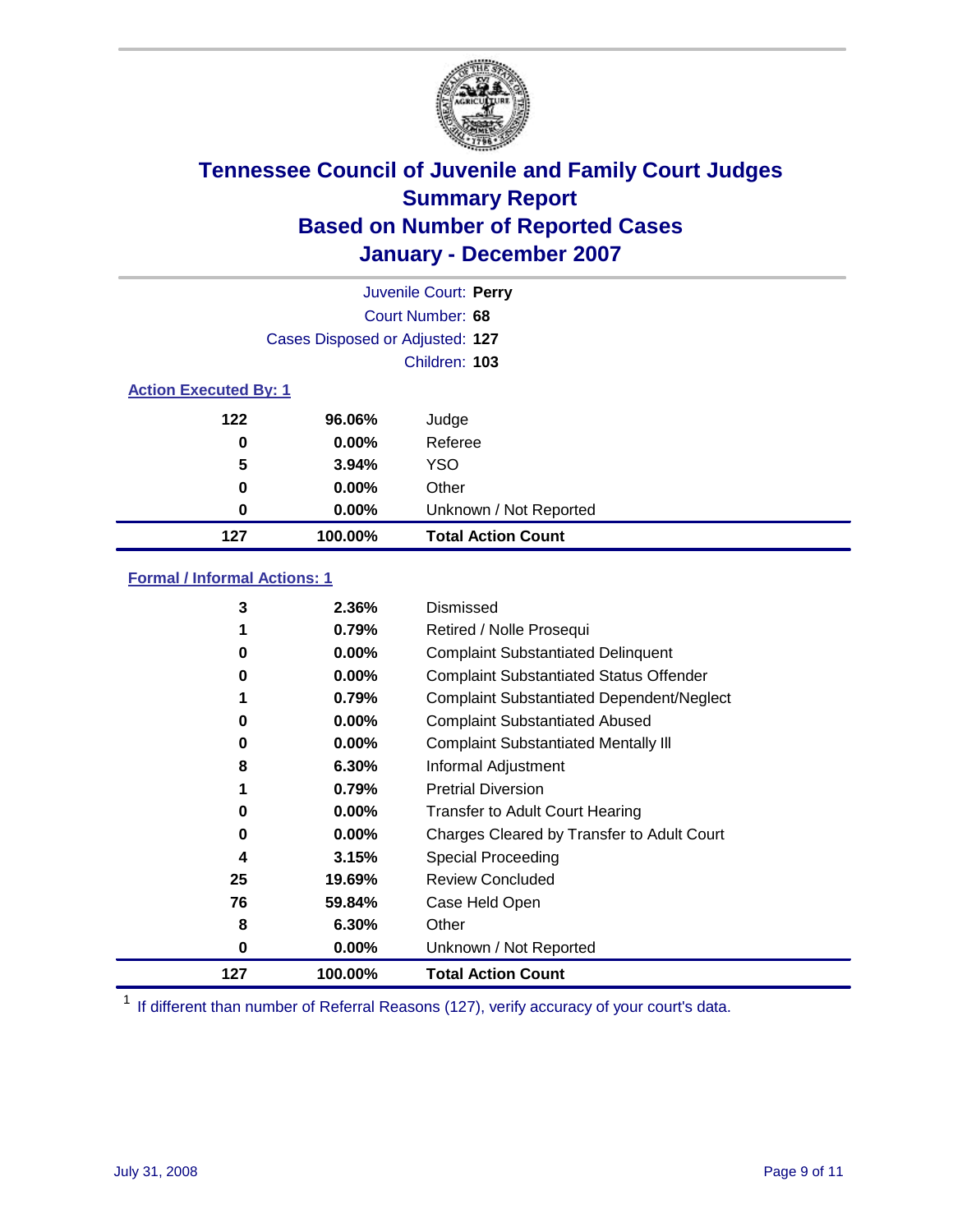

|                       |                                                       | Juvenile Court: Perry                                |
|-----------------------|-------------------------------------------------------|------------------------------------------------------|
|                       |                                                       | Court Number: 68                                     |
|                       | Cases Disposed or Adjusted: 127                       |                                                      |
|                       |                                                       | Children: 103                                        |
| <b>Case Outcomes:</b> | There can be multiple outcomes for one child or case. |                                                      |
| 15                    | 10.20%                                                | <b>Case Dismissed</b>                                |
| 0                     | 0.00%                                                 | Case Retired or Nolle Prosequi                       |
| 2                     | 1.36%                                                 | Warned / Counseled                                   |
| 14                    | 9.52%                                                 | <b>Held Open For Review</b>                          |
| 2                     | 1.36%                                                 | Supervision / Probation to Juvenile Court            |
| 2                     | 1.36%                                                 | <b>Probation to Parents</b>                          |
| 0                     | 0.00%                                                 | Referral to Another Entity for Supervision / Service |
| 1                     | 0.68%                                                 | Referred for Mental Health Counseling                |
| 0                     | 0.00%                                                 | Referred for Alcohol and Drug Counseling             |
| 0                     | 0.00%                                                 | Referred to Alternative School                       |
| 1                     | 0.68%                                                 | Referred to Private Child Agency                     |
| 4                     | 2.72%                                                 | Referred to Defensive Driving School                 |
| 0                     | 0.00%                                                 | Referred to Alcohol Safety School                    |
| 1                     | 0.68%                                                 | Referred to Juvenile Court Education-Based Program   |
| 3                     | 2.04%                                                 | Driver's License Held Informally                     |
| 0                     | 0.00%                                                 | <b>Voluntary Placement with DMHMR</b>                |
| 0                     | 0.00%                                                 | Private Mental Health Placement                      |
| 0                     | 0.00%                                                 | <b>Private MR Placement</b>                          |
| 1                     | 0.68%                                                 | Placement with City/County Agency/Facility           |
| 0                     | 0.00%                                                 | Placement with Relative / Other Individual           |
| 4                     | 2.72%                                                 | Fine                                                 |
| 18                    | 12.24%                                                | <b>Public Service</b>                                |
| 17                    | 11.56%                                                | Restitution                                          |
| 1                     | 0.68%                                                 | <b>Runaway Returned</b>                              |
| 0                     | 0.00%                                                 | No Contact Order                                     |
| 0                     | 0.00%                                                 | Injunction Other than No Contact Order               |
| 0                     | 0.00%                                                 | <b>House Arrest</b>                                  |
| 0                     | 0.00%                                                 | <b>Court Defined Curfew</b>                          |
| 0                     | 0.00%                                                 | Dismissed from Informal Adjustment                   |
| 0                     | 0.00%                                                 | <b>Dismissed from Pretrial Diversion</b>             |
| 0                     | 0.00%                                                 | Released from Probation                              |
| 0                     | 0.00%                                                 | <b>Transferred to Adult Court</b>                    |
| 0                     | 0.00%                                                 | <b>DMHMR Involuntary Commitment</b>                  |